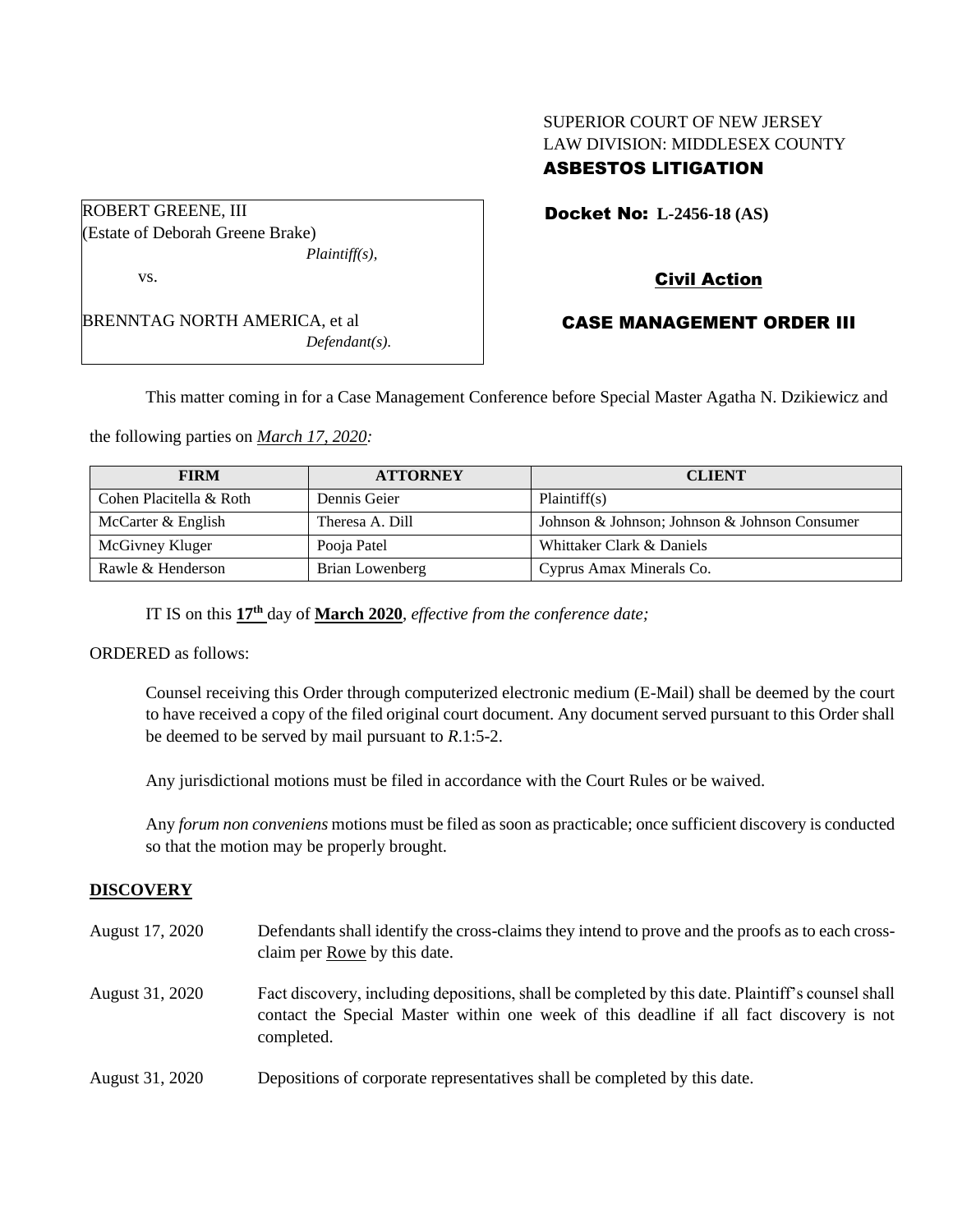### **EARLY SETTLEMENT**

January 22, 2021 Settlement demands shall be served on all counsel and the Special Master by this date.

### **MEDICAL EXPERT REPORT**

- October 30, 2020 Plaintiff shall serve medical expert reports by this date.
- October 30, 2020 Upon request by defense counsel, plaintiff is to arrange for the transfer of pathology specimens and x-rays, if any, by this date.
- December 31, 2020 Defendants shall identify its medical experts and serve medical reports, if any, by this date. In addition, defendants shall notify plaintiff's counsel (as well as all counsel of record) of a joinder in an expert medical defense by this date.

#### **LIABILITY EXPERT REPORTS**

- October 30, 2020 Plaintiff shall identify its liability experts and serve liability expert reports by this date or waive any opportunity to rely on liability expert testimony.
- December 31, 2020 Defendants shall identify its liability experts and serve liability expert reports, if any, by this date or waive any opportunity to rely on liability expert testimony.

#### **SUMMARY JUDGMENT MOTION PRACTICE**

- January 22, 2021 Plaintiff's counsel shall advise, in writing, of intent not to oppose motions by this date.
- February 5, 2021 Summary judgment motions shall be filed no later than this date.
- March 5, 2021 Last return date for summary judgment motions.

#### **ECONOMIST EXPERT REPORTS**

- October 30, 2020 Plaintiff shall identify its expert economists and serve expert economist report(s), if any, by this date or waive any opportunity to rely on economic expert testimony.
- December 31, 2020 Defendants shall identify its expert economists and serve expert economist report(s), if any, by this date or waive any opportunity to rely on economic expert testimony.

#### **EXPERT DEPOSITIONS**

April 9, 2021 Expert depositions shall be completed by this date. To the extent that plaintiff and defendant generic experts have been deposed before, the parties seeking that deposition in this case must file an application before the Special Master and demonstrate the necessity for that deposition. To the extent possible, documents requested in a deposition notice directed to an expert shall be produced three days in advance of the expert deposition. The expert shall not be required to produce documents that are readily accessible in the public domain.

 $\_$  , and the set of the set of the set of the set of the set of the set of the set of the set of the set of the set of the set of the set of the set of the set of the set of the set of the set of the set of the set of th